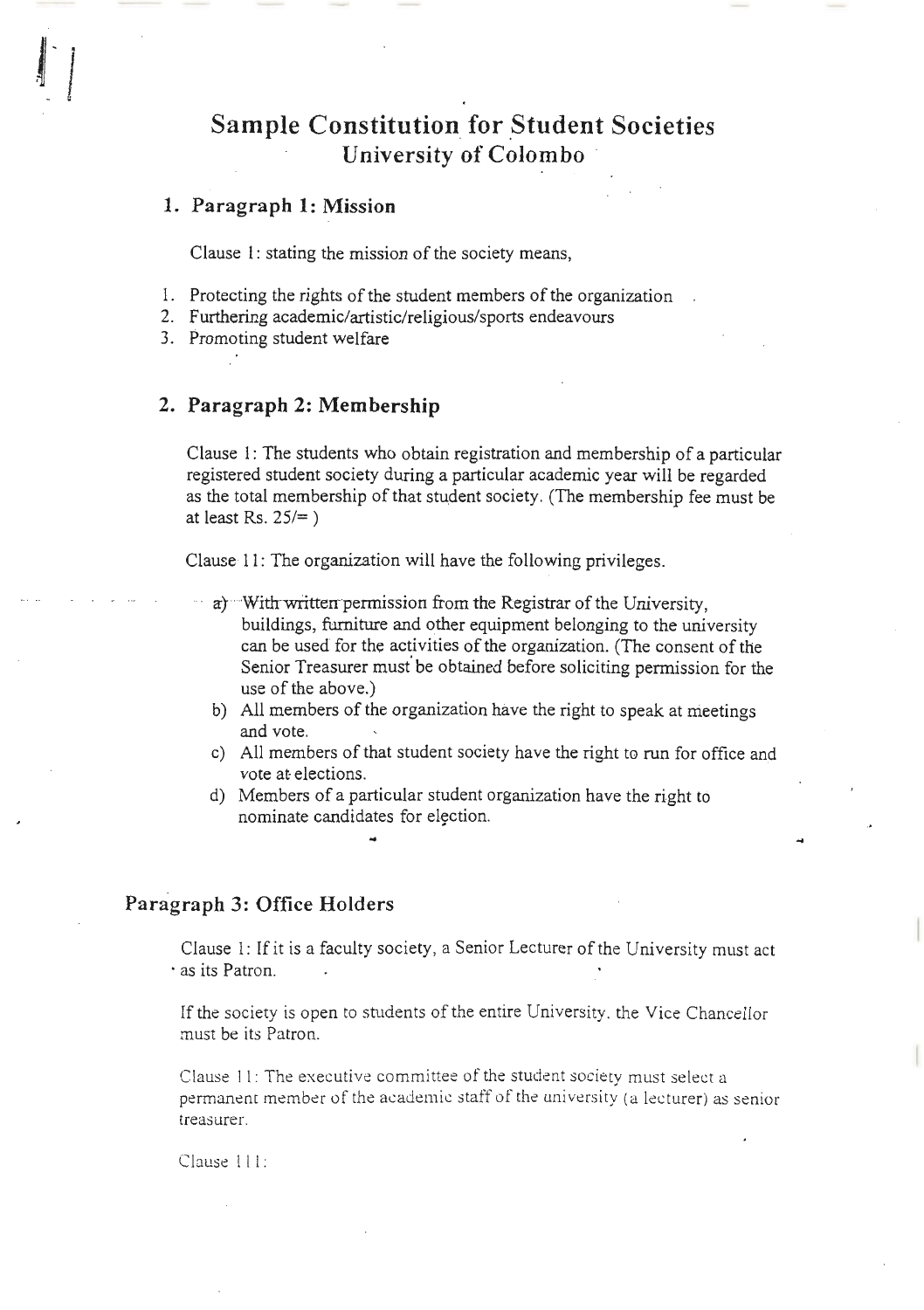,a) The selection of office bearers for a student society must be done annually by election under the supervision of the Vice Chancellor and the direction of its patron.

"

..

- b) The Registrar of the university, on the direction of the Vice Chancellor, will notify the student body of the following by placing a notice in the notice board: when and where elections will be held in order to elect new office bearers for a student organization, the date for handing in nominations and the date on which election results will be announced.
- c) The committee of a student society will comprise the following officers:
	- 1. President
	- 2. Vice-president
	- 3. Secretary
	- 4. Vice-secretary
	- 5. Junior treasurer
	- 6. 4 committee members representing all 4 batches
	- 7. Editors
	- 8. An organizer

Clause 1 V: Elected office bearers of a student society will remain in office for one academic year.

Clause V: If a legally elected officer or officers wish to resign from their posts, they must inform the president or secretary in writing with a copy to the Vice Chancellor.

Clause V1: If as stated in clause V of Paragraph 3, an officer or officers . resign from their posts, vacancies created in the process will be filled through a bi-election under the supervision of the Vice-Chancellor.

Clause V11: No student can hold more than one office or appear for elections with the intention of holding more than one office in the same student society in a particular academic-year.

# **Paragraph 4: The duties of the committee**

Clause I: Only the officers mentioned in clause 111 of paragraph 3 of the constitution will be referred to as ' the committee'.

Clause 11:

- a) Student organizations must hold at least one meeting per academic semester.
- b) Such meetings must be announced through an open notice .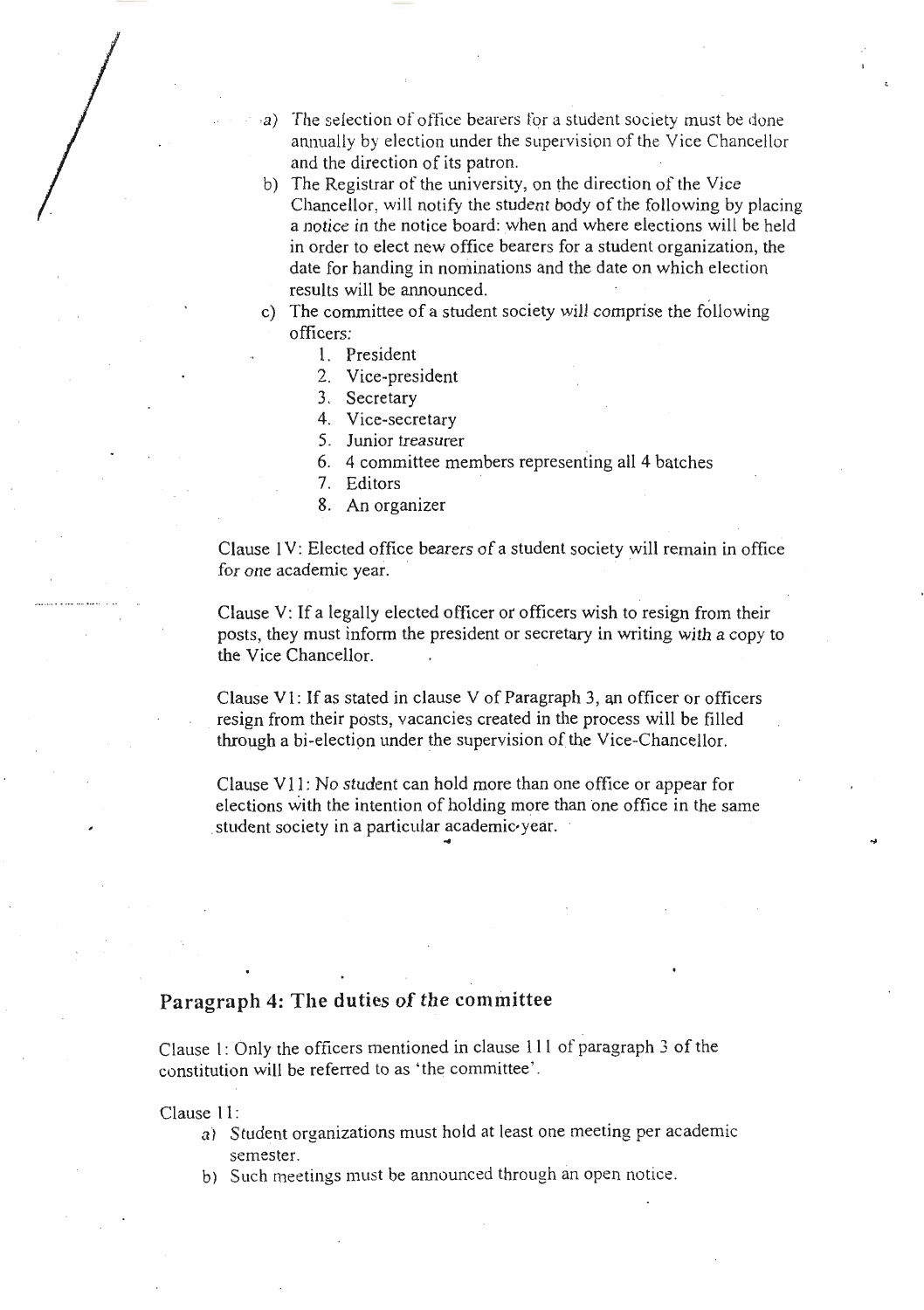Clause l l l: In the absence of the president the vice-president must preside over such meetings  $\cdot$ 

Clause 1V: In the absence of the president and the vice-president any office holder except the secretary of the organization can be invited to preside over the meeting.

Clause  $V_i$ : The quorum at any meeting is 5 office holders. Either the senior treasurer or the patron of the organization must be among these five office holders.

Clause  $V_1$ : It is the duty of the secretary to summon such meetings and prepare the agenda. The minutes of every meeting must be recorded in a notebook. It is the duty of the secretary to read and edit such records and to get the edited or unedited minutes seconded at the next meeting.

# **Paragraph 5: The President**

 $\eta_{\mu}$ 

Clause 1: The President must preside over all meetings of the organization. The person nominated for the presidency must have been a student of the University of Colombo for a period at least one year.

Clause 11: The president must not reside over meetings where a motion to question her/his conduct is to be raised. The vice president or in her/his absence any office holder except the secretary can preside over such meetings.

Clause 111:

...

.?

*I* 

- a) The president or the acting president will be the interpreter of rules and regulations at all meetings over which s/he presides.
- · b) The president's judgement cannot be questioned at any time during a meeting. However, a written complaint can be lodged with the secretary within 72 hours of the meeting and the matter can be taken up for discussion at the next meeting in the form of a regular motion.
- c) If the written complaint is heeded, the earlier decision will no longer be valid.
- d) The president or acting president can use a deciding vote in addition to her/his vote in situations that warrant a deciding vote.

### **Paragraph 6: The Vice-President**

Clause 1: In the absence of the president her/his authority will be invested in the vice president.

Clause 11: The vice president has the authority to carry out additional tasks assigned her/him by the president or any other duties.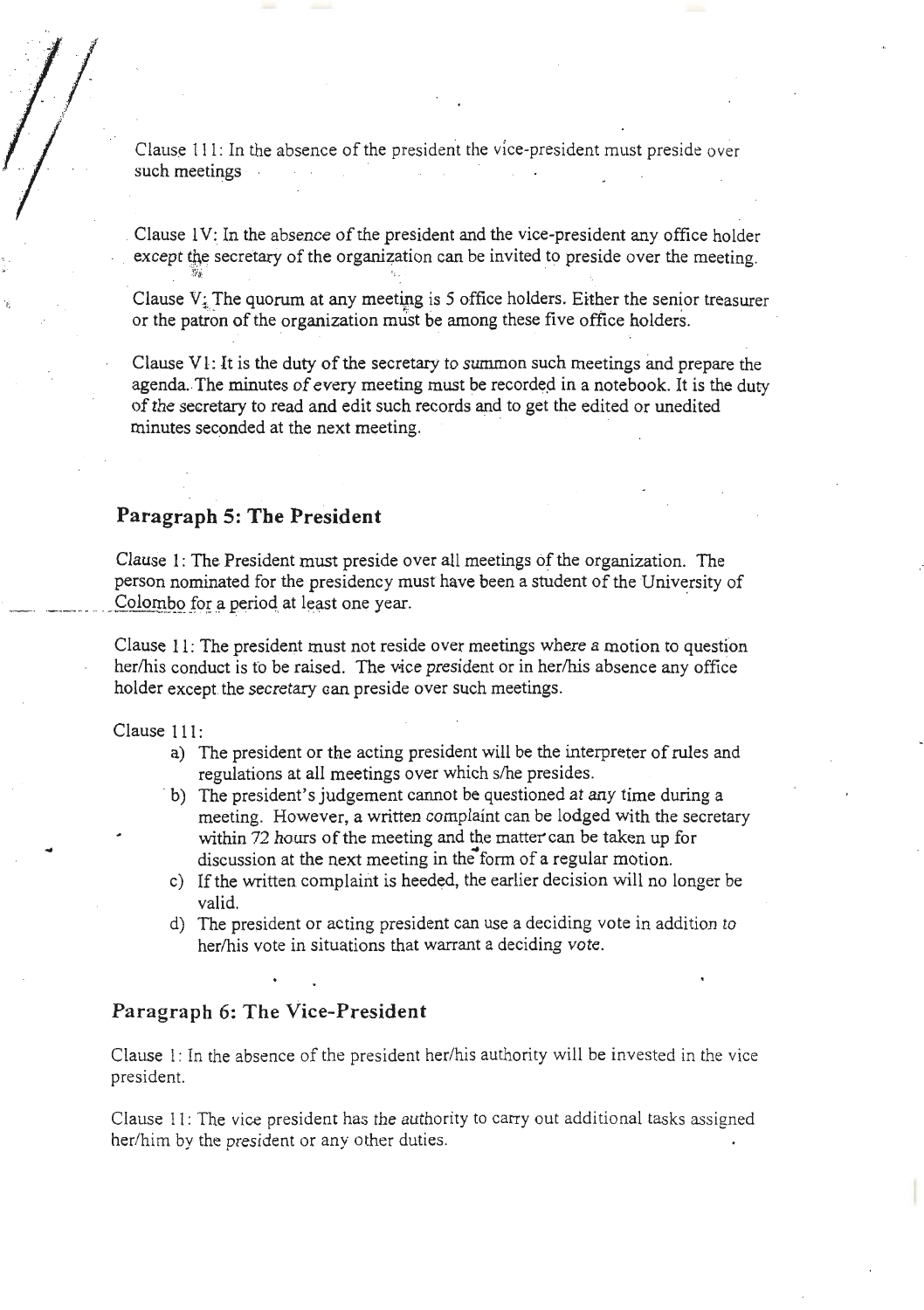# **Paragraph** 7: **The Secretary**

*j*  / *I*  ./ *j* 

> Clause 1: The student nominated for the post of secretary must not be a final year student.

..

..

Clause 11: The secretary will be responsible for all documents belonging to the society.

Clause l 11: It is the duty of the secretary to summon general meetings of the society, summon committee meetings, keep records, prepare agendas, and publicize them.

Clause. 1 V: Should the Registrar of the University, an office holder or a member of the society wish to examine the records or other documents belonging to the society, the secretary must assist her/him.

### **Paragraph 8: The Junior Treasurer**

Clause I: The person nominated for the post of Junior Treasure must have been a student of the University of Colombo for at least a period of no less than one year and . this person should not be a final year student.

Clause 11 : The Junior treasurer is answerable to the Senior Treasurer and the University as to how the funds allocated for the society were spent.

Clause 111: When requested to do so, the Junior Treasurer must assist the Senior Treasurer in her/his duties.

Clause l V: It is the duty of the Junior Treasurer to get the estimated expenditure of . the organization approved at the beginning of each academic year. At the end of each academic year, the responsibility of the finances of the society lies with her/him.

Clause V:

- a) All receipts of expensesjncurred with the approval of both the executive committee and the Sr. Treasurer must be presented to the Sr. Treasurer.
- b) \* A receipt must be obtained for all monitory transactions of more than Rs.  $20/$ = in value.
- c) When a printed receipt cannot be obtained, a hand written receipt should only be accepted when the signature, complete name, address, and identity card number of the person issuing the receipt are available.

Clause V 1: At meetings, in the absence of the Sr. Treasurer, the Junior Treasurer is answerable on matters of finance .

Clause V11: 72 hours before the meeting at which the proposed expenditure of the society for a particular academic year is to be discussed and the meeting held at the end of each academic year to discuss the society's annual finances, the Junior Treasurer must notify the membership through a notice (placed on a notice board belonging to the society) as to how the society spent its allocated funds during that \_particular academic year.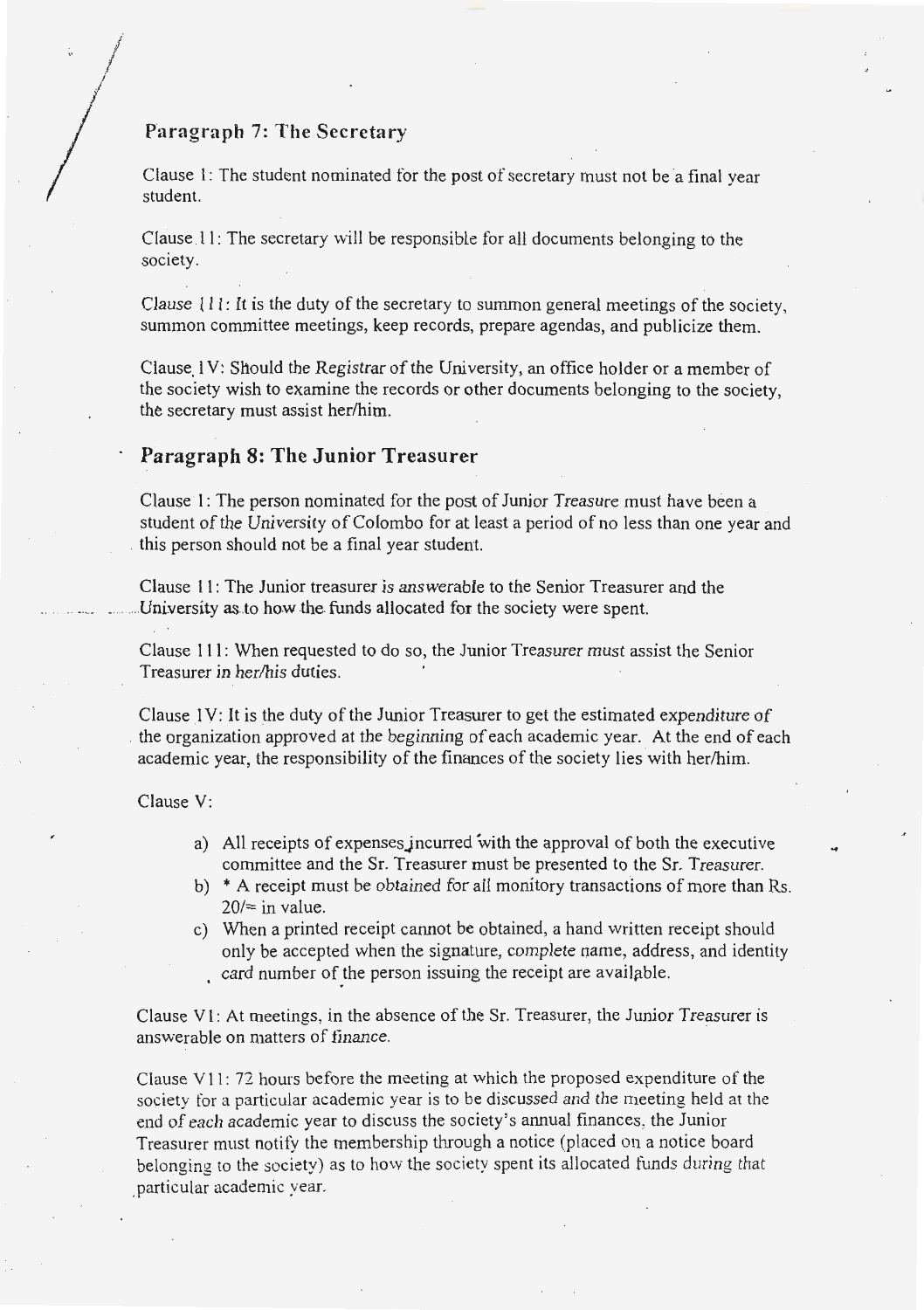# **Paragraph 9: The Senior Treasurer**

r;1 *:* ,.~; t

Clause 1: The Senior Treasurer will be in charge of all finances belonging to the society.

> ·"  $\mathcal{R}^{\mathcal{L}}$  $"!u"$

Clause 11:

- a) The St. Treasurer must help the junior treasurer prepare the budget estimate for a particular academic year to be presented by the committee to the-general body of the organization.
- b) S/he must inform the office bearers of any objections s/he may have with regard to the budget estimate. If the office holders, despite the Sr., Treasurer's objections, present the said budget proposal with or without amendments to the general body of the organization, the Sr. Treasurer must voice her/his objections to the general body and inform the Registrar of the University.

Clause 111: (In accordance with clause V11 of paragraph 8) S/he must guide and advice the Junior Treasurer of the society.

Clause 1V:

- a) In case of misappropriation of funds by office holders, the senior treasurer must notify the committee of this fact at a committee meeting.
- b) In situations where there is or could be a misappropriation of funds by office holders, s/he must in writing inform the Vice Chancellor of the University of this fact.

Clause V:

- a) All money belonging to the society kept in her/his charge must be • deposited in the society's bank account.
- b) When necessary, the Sr. Treasure can hold a sum of Rs.  $*2000/=$  for emergencies. This sum can be handed over to the junior treasurer to be spent in emergencies as long as the president, secretary, and junior treasurer concur. The Senior Treasure must file all the receipts of expenses thus incurred. The Sr. Treasurer must make sure of the fact that money belonging to the society is spent only on activities approved by the society.

Clause IV:

- a) \,Vhen resigning from the post of Sr. Treasurer, *2* weeks vvritten notice must be given to the Vice Chancellor of the University with a copy to the Secretary of the society.
- b) (The post of Senior Treasurer, vacated with the approval of the society. should be filled in accordance with the regulations set down in clause  $11$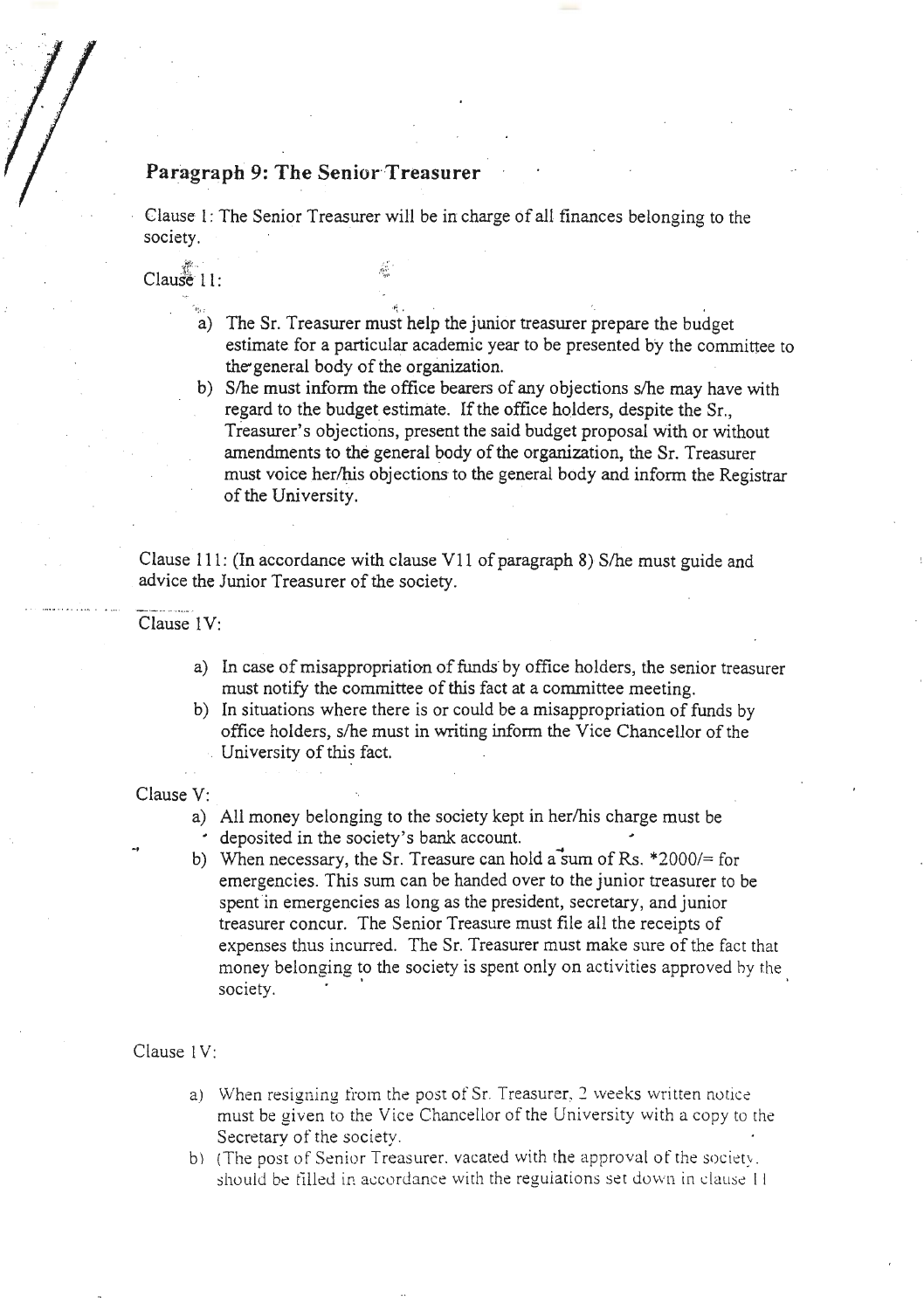of paragraph 111). This must be done within a week of receiving the former Senior Treasurer's letter of resignation .

c) The former Senior Treasurer must hand over all documents belonging to the society to the new Senior Treasurer within two weeks of handing in her/his letter of resignation. The new Sr. Treasurer must attest to the fact that all such documents were handed over to her/him in a letter to the former Senior Treasurer, with a copy to the Vice Chancellor of the University.

### **Paragraph 10: Finances**

Clause 1:

*/*  .( *l ,kj I* 

*I* 

- . a) All finances belonging to the organization must be deposited with the People's Bank of Ceylon, in an account opened in the name of the society.
- b) The Senior Treasurer of the society must at all times hold on to the chequebook belonging to the society.
- c) Withdrawals from the bank will only be valid if the Senior Treasurer and either the President or the Junior Treasurer sign the cheques.

Clause 11:

- a) If the Senior Treasurer, the President or the Junior Treasurer of an society resigns, the Vice Chancellor of the University must inform the Bank of this fact.
- b) The Secretary of the society must send a letter signed by the former Senior Treasurer, the President, and the Junior Treasurer with the name of the new Senior Treasurer, the names of those who proposed and seconded her/his name through the University to the bank.
- c) This must be done within a week of receiving the former Senior Treasurer's letter of resignation.

#### Clause 111:

- a) The estimated budget for the new official year must be presented and approved by the organization in the second meeting of the year.
- b) Such a budget must receive a 2/3 majority in order to be approved. 1/3 of the members of the society must be present at such a meeting.

#### Clause l V:

a) The estimated budget of the society for a particular academic year must be prepared by the Junior Treasurer and presented to the Registrar of the University.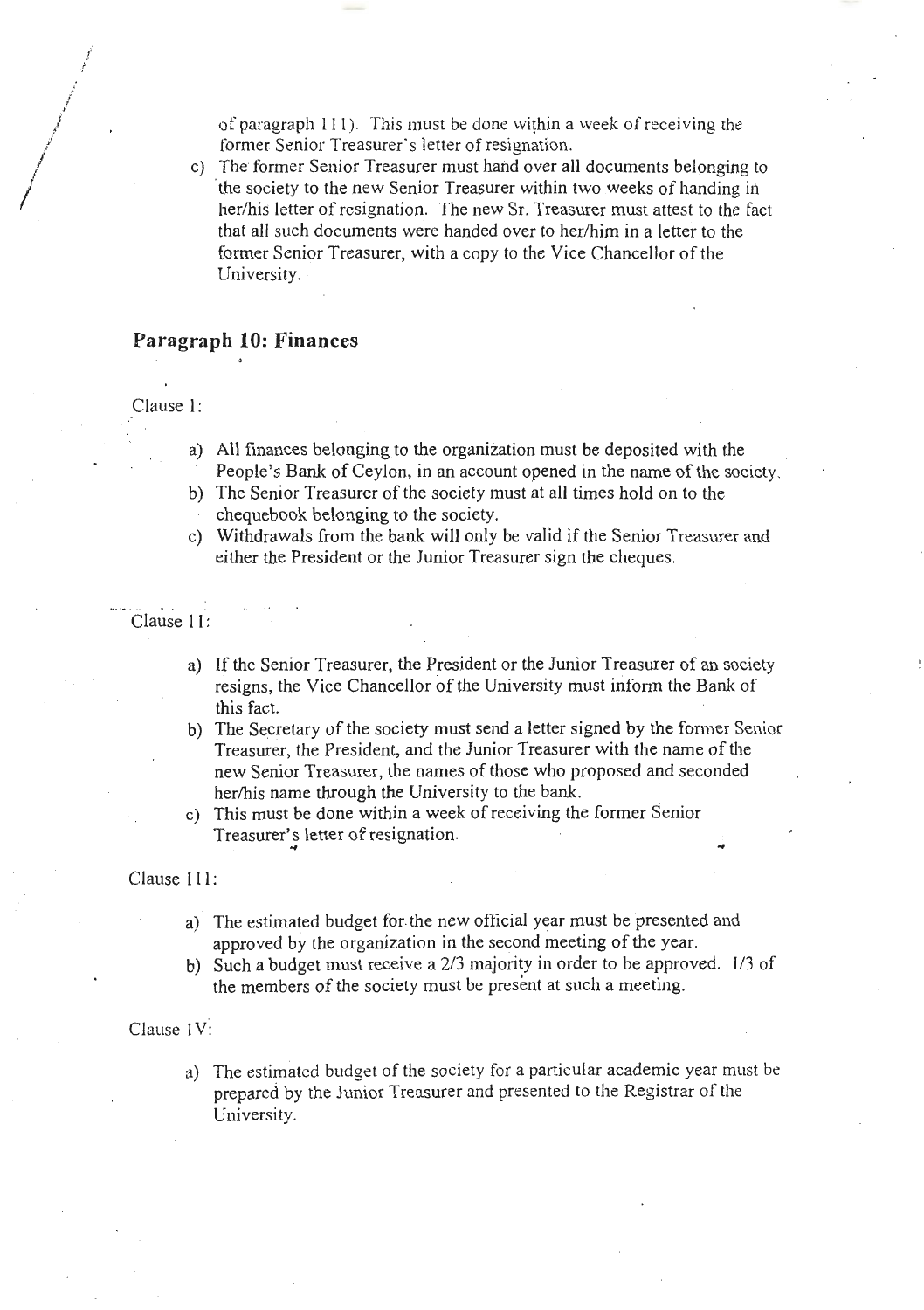Clause V:

 $\bigg\}$ *.1 ? ,1*  -I J Ii / *ii* , 7 ./ *!*  ,'

- *I*  /

> a) The estimated budget proposal presented to the society at a meeting must be exhibited with or without suggested amendments either on a notice board belonging to the organization or the University.

### Clause V<sub>1:</sub>

- a) If when embarking on some activity approved by the society the assistance of an organization, institution, or person must be sought, the place or person who proposes to charge the most reasonable rate must be hired for the-purpose.
- b) The executive committee must go through and approve the estimate provided by the person or institute for this specific purpose and chose the most suitable party for the job. This must also receive the approval of the Senior Treasurer and the said person or organization must be assigned only one task.
- c) No office holder can enter in to a transaction with a person or organization on behalf of the student society, prior to obtaining the approval of its Senior Treasurer and the committee.
- d) No office holder can obtain personal gifts, items, commissions, money, or any other form of profit from a commercial organization.

Clause V11:

- a) An annual general meeting must be summoned at the end of every official year, prior to the long vacation. The annual budget of the society must be presented at this meeting.
- b) At least 3 days prior to the said meeting, the annual budget that has received the approval both of the Senior Treasurer and the executive committee must be placed on a student notice board.

### Clause V111:

- a) At the end of every official year, prior to or during the long vacation, the Junior Treasurer must put in order and submit the society's annual financial report, all receipts and documents connected to it to the Senior Treasurer.
- b) The Senior Treasurer 'must sign and submit the society's annual financial report and all receipts and documents connected to it (handed over to him by the Junior Treasurer) to the Registrar of the University prior to the long Vacation or within 7 days of receiving the long vacation.

### Clause 1X:

a) The Senior Internal Auditor of the University must examine all financial documents belonging to the society.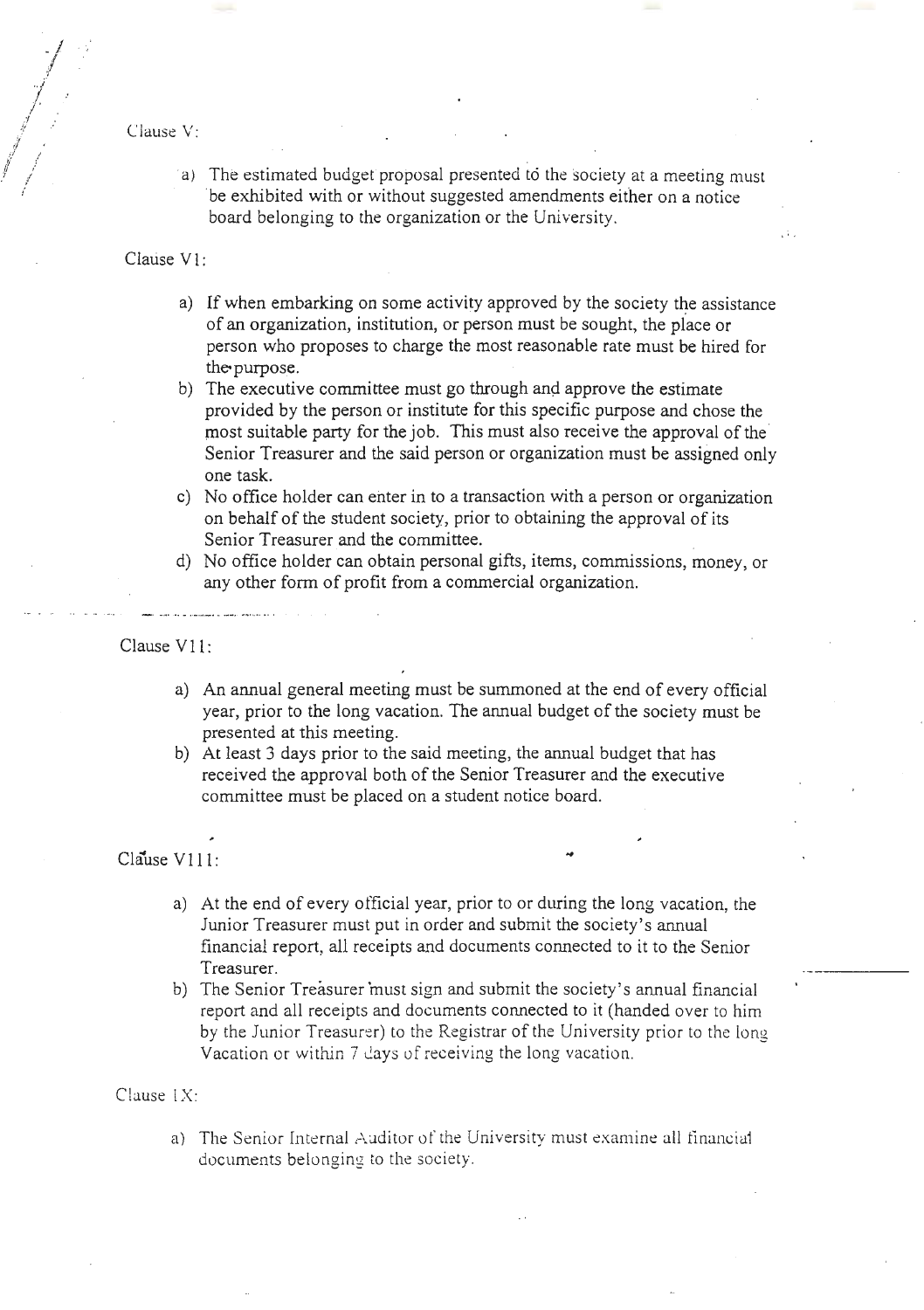# · **Paragraph 11: Meetings**

### **tYieetings Pertaining to Financial Matters**

Clause 1:

 $\bigg)$ 

*I i*  / *i i*  / /

- a) Within three weeks of the commencement each official year, a budget proposal must be presented to the student society.
- b) *At* the end of each official year, on the date of or before the commencement of the long vacation, the annual financial report must be presented to the student society.
- c) Meetings can be called as and when necessary to discuss amendments to the budget, as in the case of utilizing funds allocated for certain previously approved activities for other activities.
- d) Notices regarding such meetings must be placed on student notice boards at least 3 days (excepting poya days, public holidays and holidays approved by the University authorities) prior to the proposed date for the meetings.

**General Meetings** 

Clause 11: General meetings can be called in order to deal with questions raised about records, constitutions, the official duties of office holders, and the presentation and discussion of new proposals. The calling of such meetings must be done in accordance with point c) of clause 1, paragraph 11 . However, with the unanimous consent of the committee, meetings can be called within a 24 hour period .

### ., . **Emergency Meetmgs**

Clause 111:

- a) Such meetings can be called for emergency purposes. At least 24 hours notice must be given before holding such meetings.
- b) With the unanimous consent of the'executive committee, such meetings can be called with less than 24 hours notification.